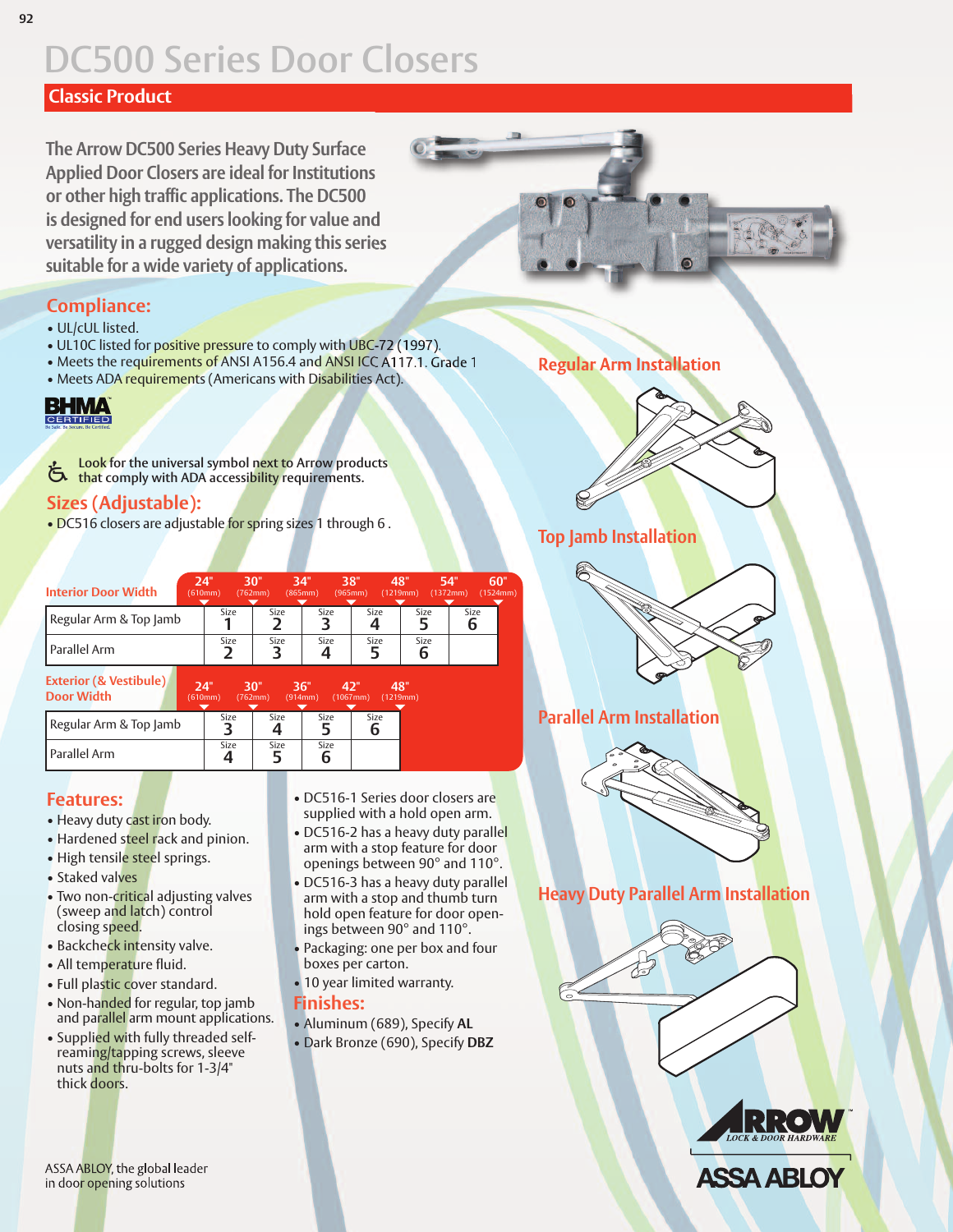### **Classic Product**

#### **Regular Arm Installation**





**Cover with Screw Pack**

**Non-Hold Open Arm (Standard with) • DC516**

**(To order separately)**

**ASSA ABLO** 

**• DC500COV**

**Parts:**

**• DC500A**

**Hold Open Arm**

ASSA ABLOY, the global leader in door opening solutions

#### **93**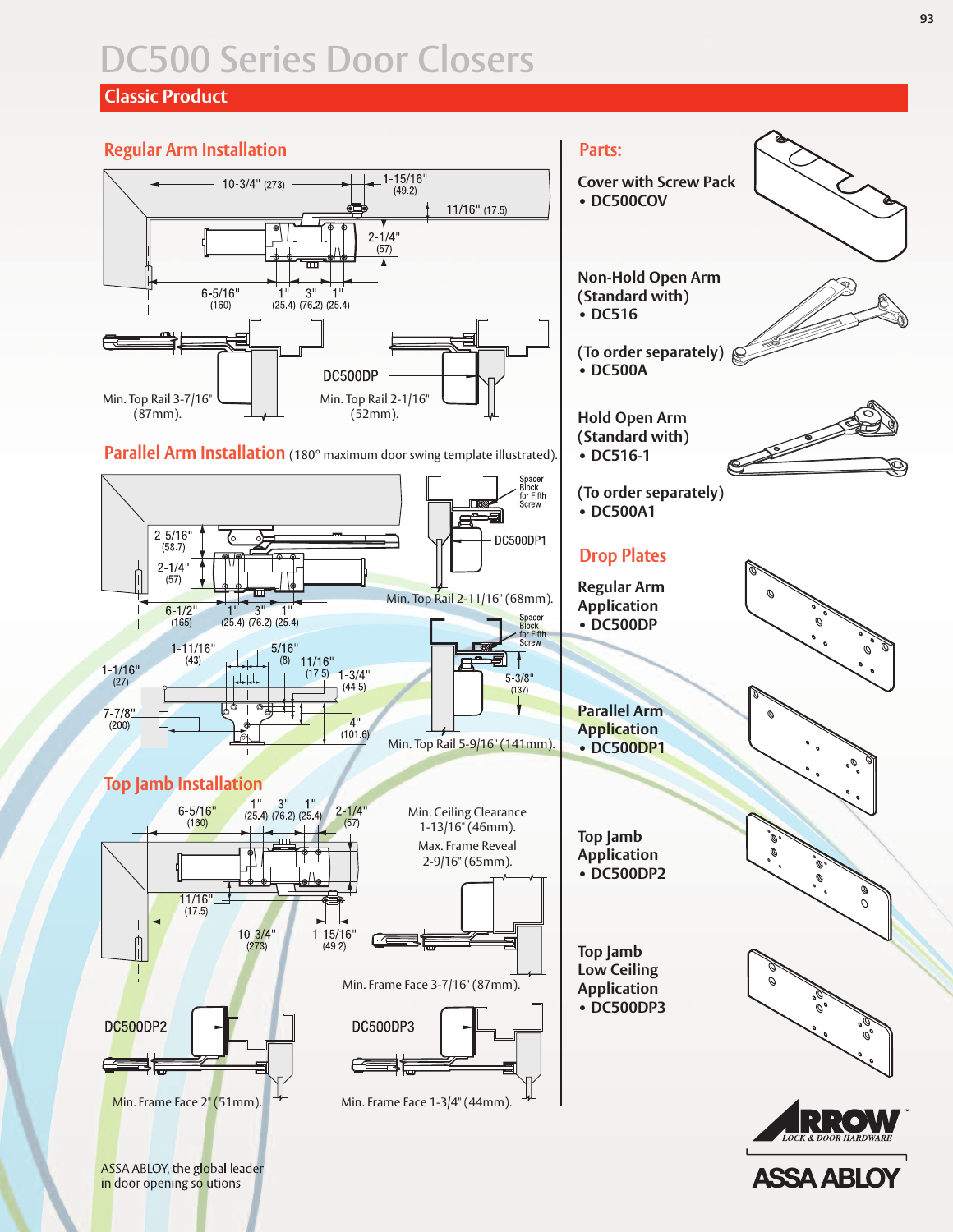# **Classic Product**

# **Heavy Duty Parallel Arm with a choice:**

- DC516-2 Non-Hold Open Arm with Stop Feature
- DC516-3 Thumbturn Hold Open Arm with Stop Feature
- Door Closer can be installed to stop door at: 85°, 90°, 100° or 110° of door swing.

### **Parts:**

**Heavy Duty Parallel Arm Non-Hold Open with Stop Feature (Standard with) • DC516-2**

#### **(To order separately) • DC500A2**





**ASSA ABLOY** 

ASSA ABLOY, the global leader in door opening solutions